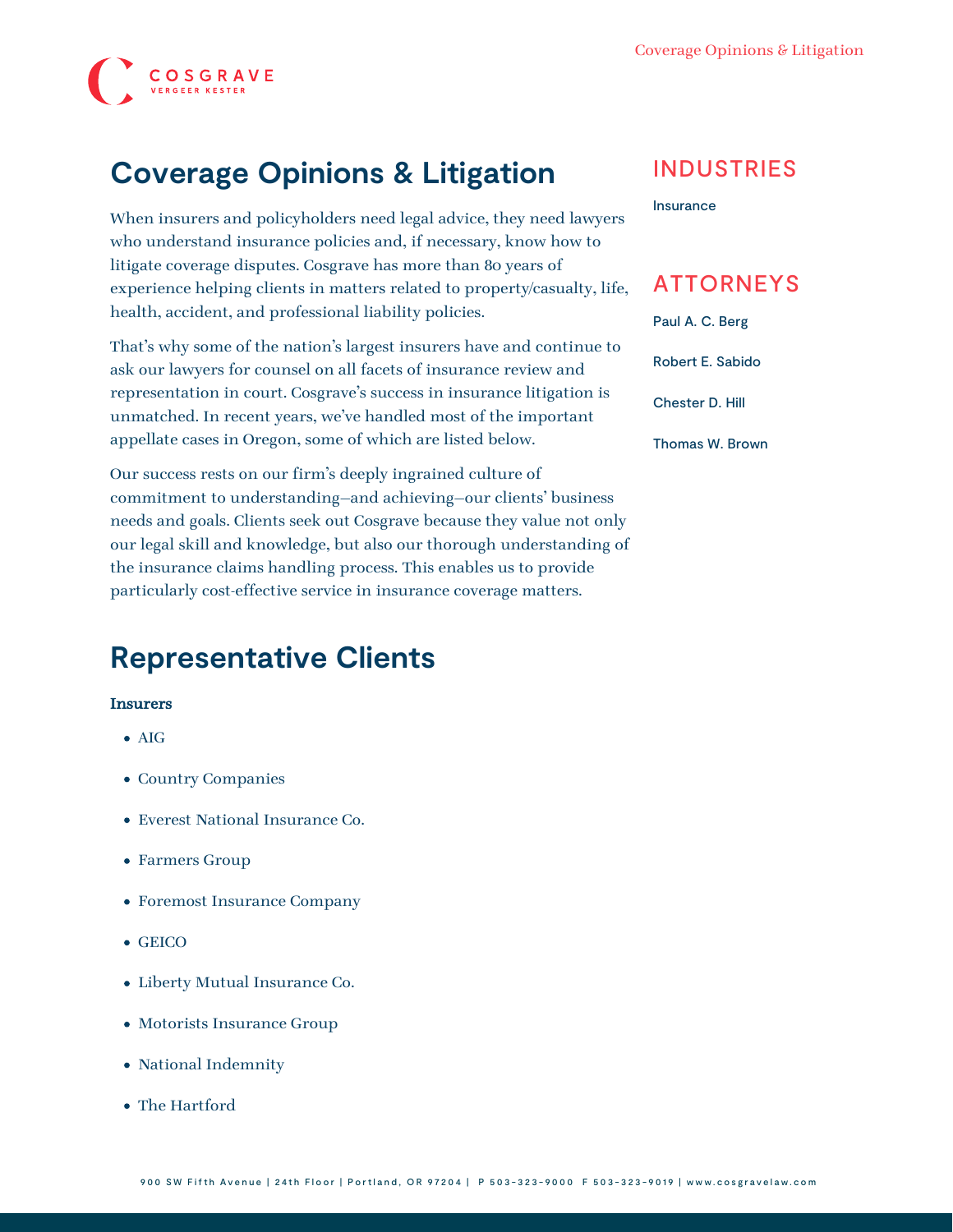

Zurich American Insurance Co.

#### Policyholders

- Aimco, Inc.
- Acradyne, Inc
- NuPark Construction Co.
- Time Frame, Inc.
- Tri-West Construction, Inc.
- TS Homebuilders

## **Representative Litigation Experience**

#### Trial Courts

Cosgrave has represented clients in many complex insurance coverage cases arising out of environmental pollution throughout Oregon, in state and federal courts. We also handle numerous automobile-related coverage cases in Oregon's trial courts.

#### Appellate Courts

#### Ninth Circuit Court of Appeals

[AcraDyne Inc. v. Travelers Cas. & Sur. Co. of America](http://archive.ca9.uscourts.gov/coa/memdispo.nsf/pdfview/011008/$File/05-35903.PDF) (liability insurance: duty to defend employmentrelated claims)

#### Oregon Supreme Court

[Farmers Ins. Co. v. Mowry](https://www.lexis.com/research/retrieve?_m=c89a2ca849ac8477bc2d036e43b6c762&docnum=1&_fmtstr=FULL&_startdoc=1&wchp=dGLzVzB-zSkAz&_md5=ebfd2762472aa161cb01c8b8b22c51ee) (automobile insurance: effect of exclusion beyond the minimum amount required by Oregon Financial Responsibility Law)

[Bonds v. Farmers Insurance Company](http://www.publications.ojd.state.or.us/S057422.htm) (automobile insurance: availability of underinsured motorist coverage)

[Vogelin v. American Family Ins. Co.](http://www.publications.ojd.state.or.us/S056655.htm) (automobile insurance: availability of underinsured motorist coverage)

[Mid-Century Ins. Co. v. Perkins](http://www.publications.ojd.state.or.us/S054652.htm) (automobile insurance: availability of underinsured motorist coverage)

[Walsh Construction, Inc. v. Mutual of Enumclaw](http://www.publications.ojd.state.or.us/S51104.htm) (property and casualty insurance: enforceability of additional insured endorsement)